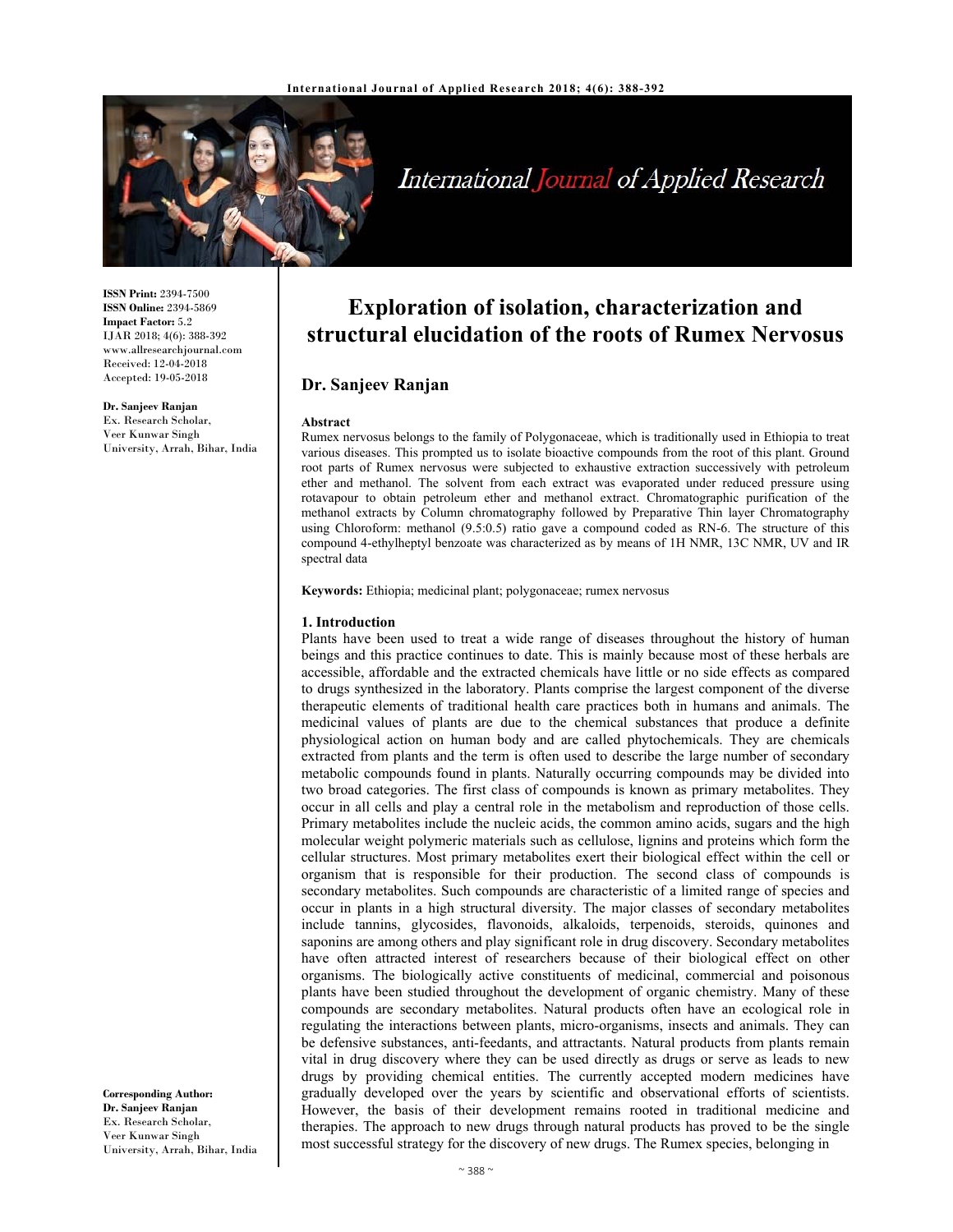the Polygonaceae family, comprise about 200 species widely distributed around the World. The name Rumex originated from the Latin word for dart, alluding to the shape of the leaves. There have been numerous ethno botanical and ethno pharmacological literature reports dealing with the occurrence and traditional uses of Rumex species. In some regions, the leaves of Rumex species (e.g. R. acetosa, R. acetosella, R. abyssinicus, R. crispus, R. sanguineus, R. tuberosus and R. thyrsiflorus, R. vesicarius) are utilized as foods, mainly in the forms of sour soups (usually in milk), sauces and salads. Traditional names for several species used as food reflect their gustatory characteristics, taste and aroma, e.g. sour weed in the case of Rumex. The roots of many species belonging in the Rumex genus have been used in medicine from ancient times because of their gentle laxative effect. R. acetosa is officially listed in the Korean Food Code (Korea Food & Drug Administration) as one of the main food materials and has been used in folk medicine as a mild purgative and also for the treatment of cutaneous diseases. Some of the species are cultivated, e.g. R. acetosa and R. vesicarius. On the other hand, the members of this genus include many invasive weeds (e.g. R. obtusifolius and R. crispus). Plants belonging to the Polygonaceae are known to produce a large number of biologically important secondary metabolites, such as anthraquinones, naphthalenes, stilbenoids, steroids, flavonoid glycosides, leucoanthocyanidins and phenolic acids [16-20]. The aerial parts, leaves and roots of the plants are used in traditional medicine for the treatment of several health disorders such as infections, diarrhoea, constipation, mild diabetes, oedema, jaundice, and as an antihypertensive, diuretic and analgesic and in case of skin, liver and gallbladder disorders, and inflammation. The genus Rumex has attracted the attention of many researchers because of its phytoconstituents and medicinal properties. The extracts of these plants, and compounds isolated from them, have been demonstrated to possess various pharmacological activities, including anti-inflammatory, antioxidant, antitumour, antibacterial, antiviral and antifungal properties in vitro and in vivo. Rumex nervosus Rumex nervosus is commonly found near and around the terraces of high altitude areas (above 1000m.). Genus Rumex is a genus of about 200 species of annual, biennial and perennial herbs in the buckwheat family Polygonaceae. Members of this family are very common perennial herbs growing mainly in the northern hemisphere, but various species have been introduced almost everywhere. Rumex nervosus Vahl, is a perennial herb mainly distributed in Yemen, Saudi Arabia, Ethiopia, Somalia, Kenya, Tanzania and Eritrea. Use in ethnomedicine Rumex nervosus locally called "Embuacho" in Amharic, "Huhot" in Tigrigna and "Dhangaggoo" in Afan Oromo in Ethiopia. The juice of Rumex nervosus is used in Ethiopia to seizure bleeding during male circumcision. Rumex nervous leaves are an edible, consumed by some people in Saudi Arabia. Rumex species are used as food plants by the larvae of a number of Lepidoptera species. The leaves of the plant are usually boiled with water, filtered and the water extract is consumed to reduce non-specific diarrhea1. The roots and aerial parts of Rumex nervosus have been used traditionally for a variety of therapeutic uses, such as antioxidant, cytotoxic, antifertility, antiinflammatory, antimicrobial, antidiarrheal and antiviral activities. Leaves of Rumex nervosus crushed and its paste applied on affected area can prevent Brest

Cancer diseases. Mazid M, Khan TA, Mohammad F. (2012) found that the use of this plant as anti-dysentery, cure for stomach ache, and effective treatment of warts. The roots of Rumex nervosus used as anti-microbial and antiinflammatory activity. R. nervous is used as a cure for acne, a hypoglycemic agent, and an ophthalmic antiseptic. It also shares the uses of R. abyssinicus for the treatment of wounds, eczema, typhus and rabies. In Eritrea the leaves and stem of this herb is used for traditional medicine by the practitioners mostly on highland and on the villages it is used for purifying the body by women (traditionally known 'tish') as substituent of olive tree, to do this, the leaves are put on fire then they cover the patient body with that hot leaves and blanket so that the vapours and smoke surround all the body. Li W. (2015) argued that Leaf of Rumex nervosus used to treat skin disorders, leaves are crushed and mixed with butter, and then it is applied on the affected area. Eat or chew and swallow the fluid of leaf and steam part of R. nervosus used to treat for Ascariasis, leaf of R. nervosus Soak it in water together with whole part of Withania somnifera and fruit of Citrus aurantifolia and wash body with it for the treatment of Michi and leaf of R. nervosus Crush and mixing with leaves of Withania somnifera, seeds of Lepidium sativum and bulbs of Allium sativum, soak it in water and wash body with it for the treatment of Itching /skin rash. Traditionally in Eritrea, the leaves, stems and sometimes roots of Rumex nervosus are used as traditional medicines, for the eye disease, taeniacapitis, haemorrhoids, infected wounds, arthritis, eczema, abscess and gynecological disorders. Vasas et al. [2012] showed that detail information on Phytochemistry of Rumex species. However, to the best of our knowledge there is no published scientific report on the isolation and characterization of the roots extracts of this plant. So, since such medicinal herbs are widely distributed in different regions of Ethiopia and are traditionally used in the treatment of different varieties of diseases, the researcher took a big interest in conducting this research for chemical investigation of the roots extracts of the plant which could be important to generate adequate knowledge to the societies. Large number of the research studies has been conducted in the same domain. However, diversified resultant has been reported like the studies conducted by Grynkiewicz G, Gadzikowska M. (2008), Mazid M, Khan TA, Mohammad F. (2012), Vasas et al. [2012] Devi MR, Krishnakumari S. (2014), Zohra SF. (2012), Li W. (2015) Saleh NA, El-Hadidi M N nad Arafa RF. (1993). In context to same, the investigator consider it pertinent to explore the below mentioned research problem:

**1.2: Statement of the research problem:** The statement of the research problem for the present study is reported as under:

"Exploration of Isolation, Characterization and Structural Elucidation of the Roots of Rumex Nervosus"

**1.3: Objectives:** The present study was intended to explore the below mentioned purpose:

**1.** To explore the of Isolation, Characterization and Structural Elucidation of the Roots of Rumex Nervosus.

**1.4: Methods and procedure:** The methodology and procedure of the study is reported as under:

 **1.4.1: Instruments and chemicals:** IR spectrum was obtained as pellets on Perkin-Elmer Bx infrared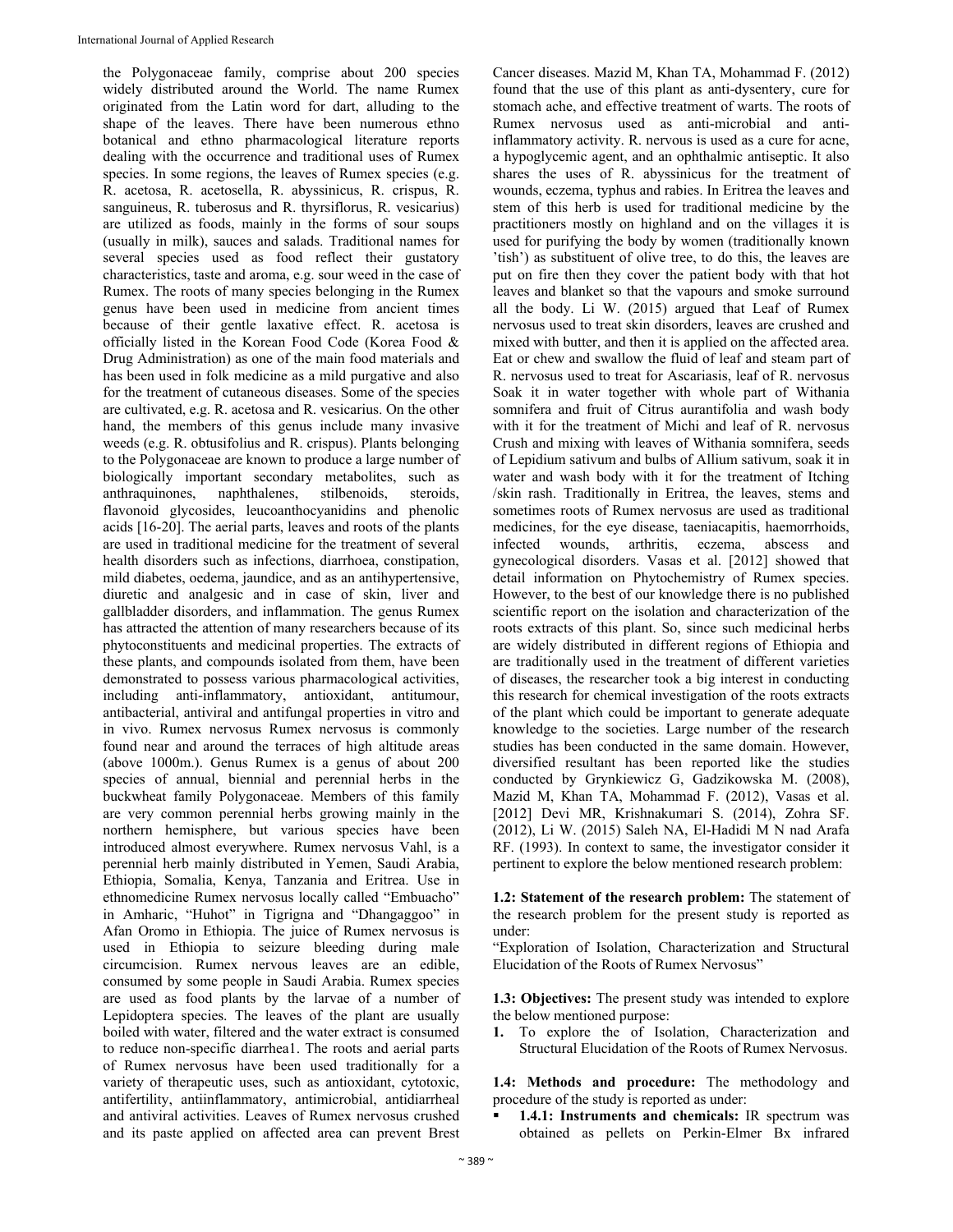spectrometer in the range 4000-400 cm-1, 1H NMR, 13C NMR spectra was recorded on a Bruker advance 400 MHz spectrometer with TMS as internal standard. The Ultra-Violet and Visible (UV-Vis) spectra was taken on GENESY'S 2PC UVV is scanning spectrometer (200-800 nm). Melting points was recorded digital melting point apparatus. Silica gel with fluorescent indicator at 254 nm and aluminum cards with layer thickness 0.2 mm was used for TLC. Silica gel 60 (Merck), particle size 0.063-0.200 (70-230 mesh ASTM) was used for column chromatography. Compound on TLC was detected using eye protects by UV-Vis. PTLC (Preparative Thin Layer Chromatography) was used in the separation of analytes from small quantities of sample often it is used in conjunction with column chromatography as a final purification step of relatively less complex mixtures. Rotary evaporator was used to concentrate the samples. Petroleum ether, chloroform and methanol were used as solvent.

 **1.4.2: Sample collection:** The plant Rumex nervosus was collected from Deber Berhan, Amhara Region in the local distinct of Debersina and identified by Prof. Sebsibie Demissew of the National herbarium, Department of Biology, Addis Ababa University.

| Kingdom | <b>Plantae</b>      |  |
|---------|---------------------|--|
| Phylum  | Tracheophyta        |  |
| class   | Magnoliopsida       |  |
| Order   | Caryophyllales      |  |
| Family  | Polygonaceae        |  |
| Genus   | Rumex L             |  |
| Species | Rumex nervosus Vahl |  |



**Fig 1:** Showing: The plant Rumex nervosus

Extraction and Isolation After collection, plant material was dried to constant weight at room temperature in open air in the laboratory away from direct sunlight. The dry plant material was then ground to a fine powder using a Warring commercial blender. The powdered plant material was stored in tightly closed glass bottles in the dark at room temperature. The drying of plant material makes handling, working on and storing of plant material much easier. It also improves extraction efficiency as some membranes of some

organelles containing phytochemicals are destroyed during drying. However, labile or volatile compounds can be lost and some undesirable artifacts may be formed so caution is taken to dry plant material at ambient temperatures away from direct sunlight. The dry powdered plant material was sequentially extracted with solvents of increasing polarity: petroleum ether (PE) and methanol (MeOH). Two hundred grams (200 g) of root Gashaw Nigussie samples were extracted sequentially with one liter petroleum ether. The mixtures were shaken gently in a mechanical shaker for about one hour to increase extraction efficiency and left to stand at room temperature for 36 hours. Extraction solutions were filtered through filter paper onto pre-weighed flasks and organic solvents were removed through evaporation under a stream of air at room temperature in the fume hood. Similarly the solvent free marc was then soaked with 1.5 L methanol for 72 hours and the extract was collected. This filtrate was evaporated under the reduced pressure using the Rota vapor and afforded 17 g brown gummy extract. Dry extracts were kept in the refrigerator in tightly closed vials and used for the TLC and CC analysis. The methanol extract (6.5) was applied on a column chromatography packed with 200 g silica gel. Isolation was carried out using the solvents chloroform and methanol with increasing polarity (Table 1). The Column was eluted using the following solvent system and 54 fractions were collected.

**Table 1:** Methanol extract fraction

| <b>Solvent System</b> | Ratio | Volume(ml) | <b>Fractions</b> |
|-----------------------|-------|------------|------------------|
| Chloroform            | 100   | 100        | $01$ -Dec        |
| Chloroform-Methanol   | 09:01 | 100        | $13 - 20$        |
| Chloroform-Methanol   | 08:02 | 100        | 21-30            |
| Chloroform-Methanol   | 7.3   | 100        | $31 - 40$        |
| Chloroform-Methanol   | 3.4   | 100        | 41-49            |
| Chloroform-Methanol   | 1.1   | 100        | 5054             |

Based on TLC analysis, fraction that showed the same characteristics of spots were combined. Fraction 1-6 (75.3 mg) was combined and have four spots on TLC showed under UV. The series combined fraction was subjected to Preparative Thin Layer Chromatography (PTLC) developed in chloroformmethanol (9.5: 0.5) mixture which yielded one spot with a white fluorescence under UV. The extraction of the plant and isolation of the compound was described in detail in the Figure 2 below.

 **1.5: Results and Discussion:** Yield of solvent extract and isolation of roots of Rumex nervous the dried and powdered Roots (200 g) of Rumex nervosus subjected to exhaustive extraction successively with petroleum ether and methanol. The solvent from each extract was recovered under reduced pressure using rotavapour to obtain a methanol extract (17 g). Chromatographic purification of the methanol extract (6.5 g) yielded a compound coded; RN-6. The structure of this compound has been elucidated on the basis of spectroscopic evidence as described in the following section.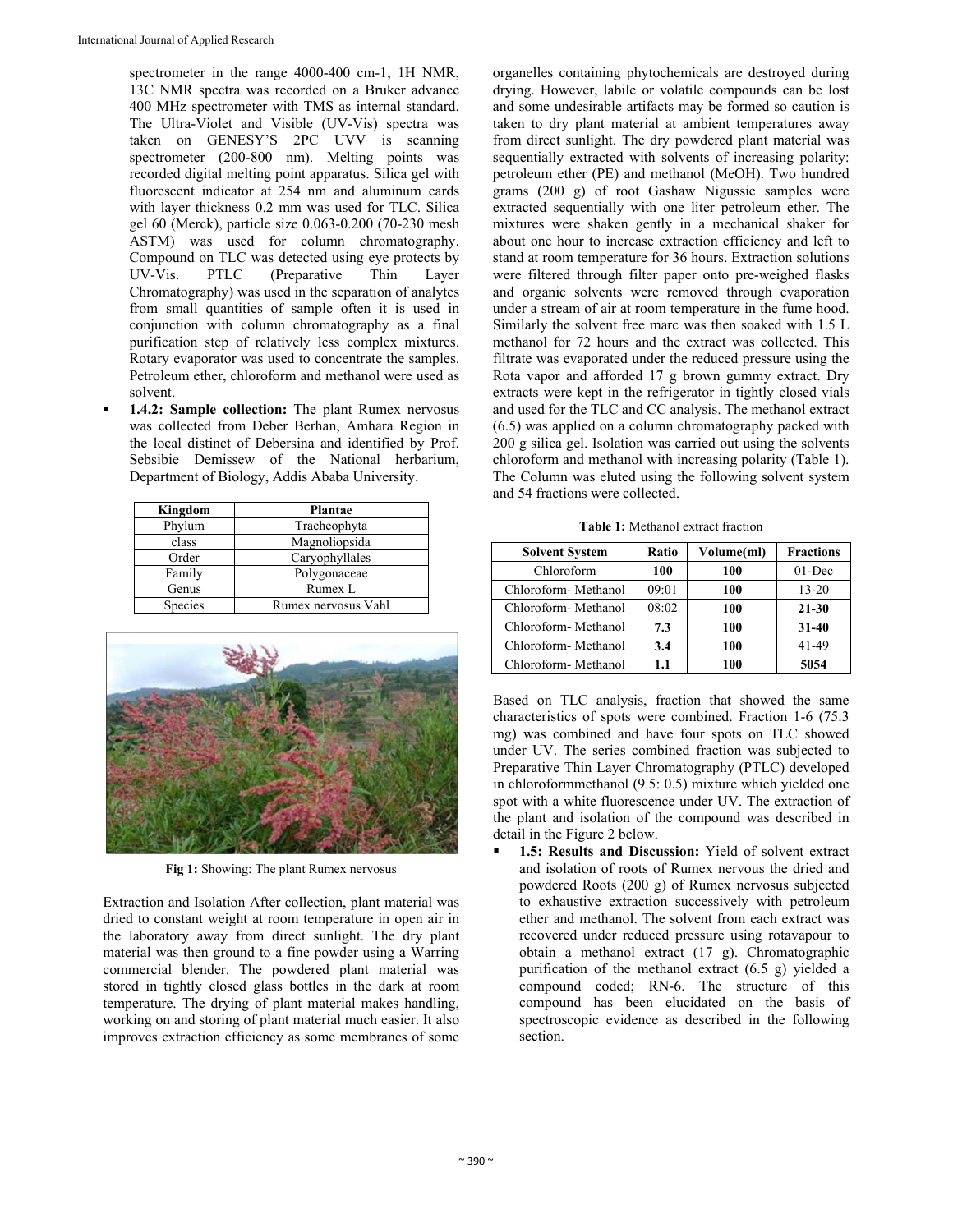

**Fig 2:** Method of extraction of the plant material.

 **1.5.1: Characterization of fraction RN-6:** The UV spectrum of RN-6 (Figure 3) shows absorbance peaks at 276 nm which indicate the presence of a carbonyl substituted aromatic ring. In the IR (KBr) spectrum (Figure 4) of the compound displayed the absorption band at δ3439 cm-1 may be due to moisture. The absorption band at δ 2925 cm-1 indicates -C-H stretching. The absorption band at δ1728 cm-1indicates the presence of ester carbonyl group attached to aromatic ring. The absorption Band at δ 1276 cm-1 indicates C-O stretching. The absorption band at δ 1125 cm-1 indicates – C-C- stretching of the compound. The 1H-NMR Spectrum (Figure 5, Table 2) of the compound showed Signals at δ 0.96 indicates the presence of two methyl group. The proton signal at  $\delta$ 1.25, 1.29, 1.33, and 1.75 shows the presence of five methylene groups. The signal at  $\delta$  1.47 multiplate indicate methine group. The signal at  $\delta$  4.25 triplets was due to oxygenated methylene carbon protons. The signals at δ 7.73-7.79 indicate protons of aromatic carbon.

|  |  | <b>Table 2:</b> 1H-NMR spectra data of compound RN-6. |
|--|--|-------------------------------------------------------|
|--|--|-------------------------------------------------------|

| <b>Hydrogen Number</b>      | $\delta$ (PPm)  |
|-----------------------------|-----------------|
|                             | $4.25$ (2H, t)  |
| 2                           | $1.75$ (2H, t)  |
| 3                           | 1.25 (2H, m     |
| 4                           | $1.47$ (1H, m)  |
| 5                           | $1.25$ (2H, m)  |
| 6                           | $1.33$ (2H, m)  |
|                             | $0.96$ (3H, d)  |
| 8                           | $1.29$ (2H, m)  |
| 9                           | $0.96$ (3H, d)  |
| 3',7'                       | 7.97 (2H, dd)   |
| 5                           | $7.47$ (1H, dd) |
| $4^{\circ}$ ,6 <sup>3</sup> | $7.37$ (2H, dd) |



**Fig 3:** Showing UV visible spectrum of RN-6



**Fig 4:** Showing IR Spectrum of compound RN6.

#### **2. Interpretation**

The 13C NMR and DEPT-135 (Please see above reported figures and tables) indicate the compound RN-6 has 14 carbons. The spectra show two methyl carbons at  $\delta$  10.97 and 14.7. Five methylene carbon at δ 23, 23.74, 28.93, 29.75 and 30.4. One methylene carbon that is attached with